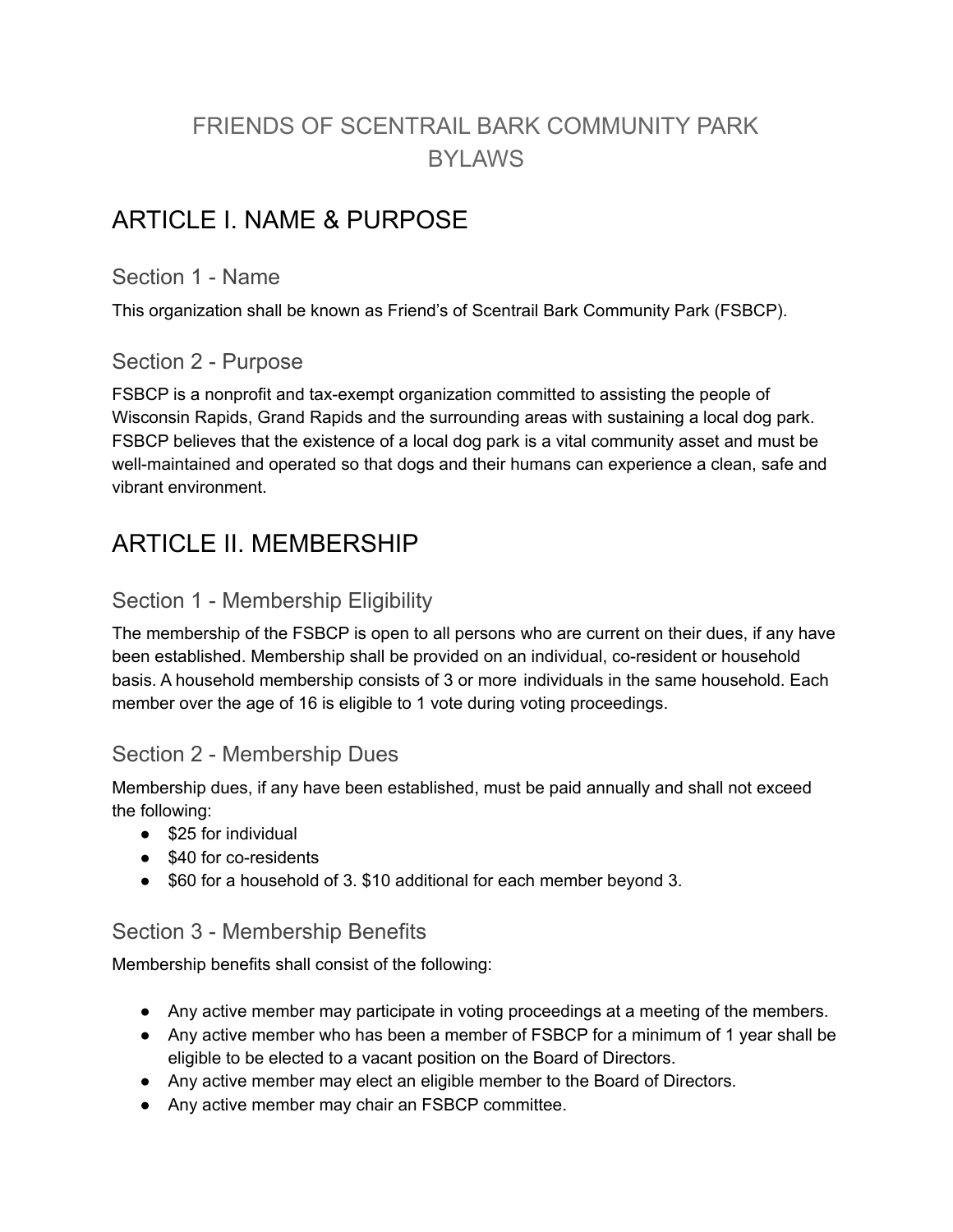● Any additional benefits as determined by the Board of Directors

### Section 4 - Changes to Membership

The board shall have the authority to modify the established membership dues as deemed appropriate. The board shall also have the authority to establish and define additional forms of membership.

## Section 5 - Member Online Presence

Being a member of FSBCP shall not require a social media or online presence. Each member, regardless of membership level, may use their own discretion regarding their personal activity and visibility online.

# ARTICLE III. BOARD OF DIRECTORS

## Section 1 - Board Role, Size and Duties

The Board of Directors shall be responsible for overall policy and direction of the FSBCP. The Board shall consist of 7 officer seats elected by a 2/3 majority of voting members. Board members shall receive no compensation.

#### President

The board president shall lead the organization in strategic planning. In consultation with board members, the board president shall set short- and long-term goals to ensure the organization is mission-centered and outcome-oriented. The president shall also schedule and lead meetings of the members and board meetings; which shall include, but not be limited to, the creation of an agenda that encompases all active committees. The president shall also fill in for the board speaker when necessary.

#### Vice-President

The vice-president shall carry out special assignments as requested by the board president and fill in for the president when necessary. Additionally the vice-president shall be responsible for ensuring that all active committees are meeting their outlined goals.

#### **Secretary**

The Secretary shall be the official keeper of the records. It shall be the Secretary's responsibility to make sure that all meeting minutes are distributed to the Board of Directors, members of FSBCP, and the public. Additionally, the Secretary shall be responsible for general administrative duties of FSBCP as deemed necessary by the Board.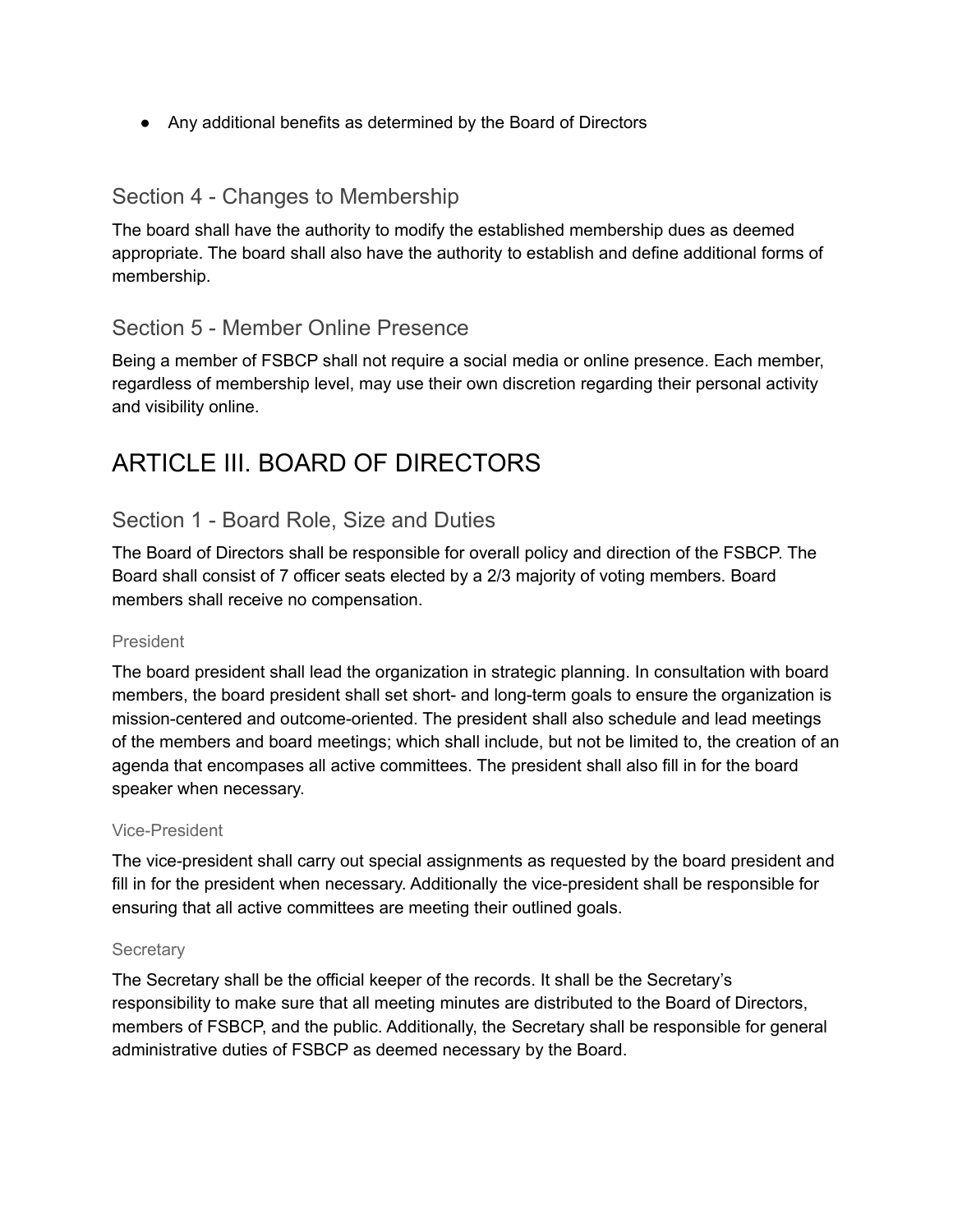#### **Treasurer**

The Treasurer shall be responsible for the integrity of the fiscal affairs of FSBCP. This includes managing the budget, chairing any financial or fundraising committees and any other actions deemed necessary for the fiscal responsibility of the organization.

#### Speaker

The speaker shall be the primary representative of FSBCP when working with external organizations and the public. This includes, but is not limited to, meetings with the city or county, social media presence, and community events.

#### Board Members at Large

The board shall consist of 2 Board Members at Large. The Board Members at Large shall responsible for representing the voice of the Board of Directors and be the liaison with all members of FSBCP. Additionally, a Board Member at Large shall fill roles and responsibilities necessary to further the goals of FSBCP

#### Section 2 - Vacancies

When a vacancy on the Board exists, nominations for new members may be given by from active members of FSBCP and received by the Secretary. These nominations shall be circulated among members in advance of a meeting of the members, and shall be voted upon by all present members at a meeting of the members. A new 2 year term will begin upon election to the board for the elected member.

### Section 3 - Terms

Terms of a board member shall be 2 years. At the end of a board member's term, they may be re-elected to serve an additional 2 year term. There is no limit to the number of terms a board member may serve.

#### Section 4 - Resignation and Removal

Resignation from the Board shall be in writing and received by the Secretary. A Board member may be removed for violating FSBCP Bylaws by a 2/3 majority vote at a meeting of the members.

### Section 5 - Board Meetings

The president may call a board meeting as deemed necessary and appropriate to discuss and vote on executive decisions. If such a meeting is called, all board members shall be present and proceedings must be made available to the public. Any executive decision made by the Board of Directors shall pass by a 2/3 majority vote.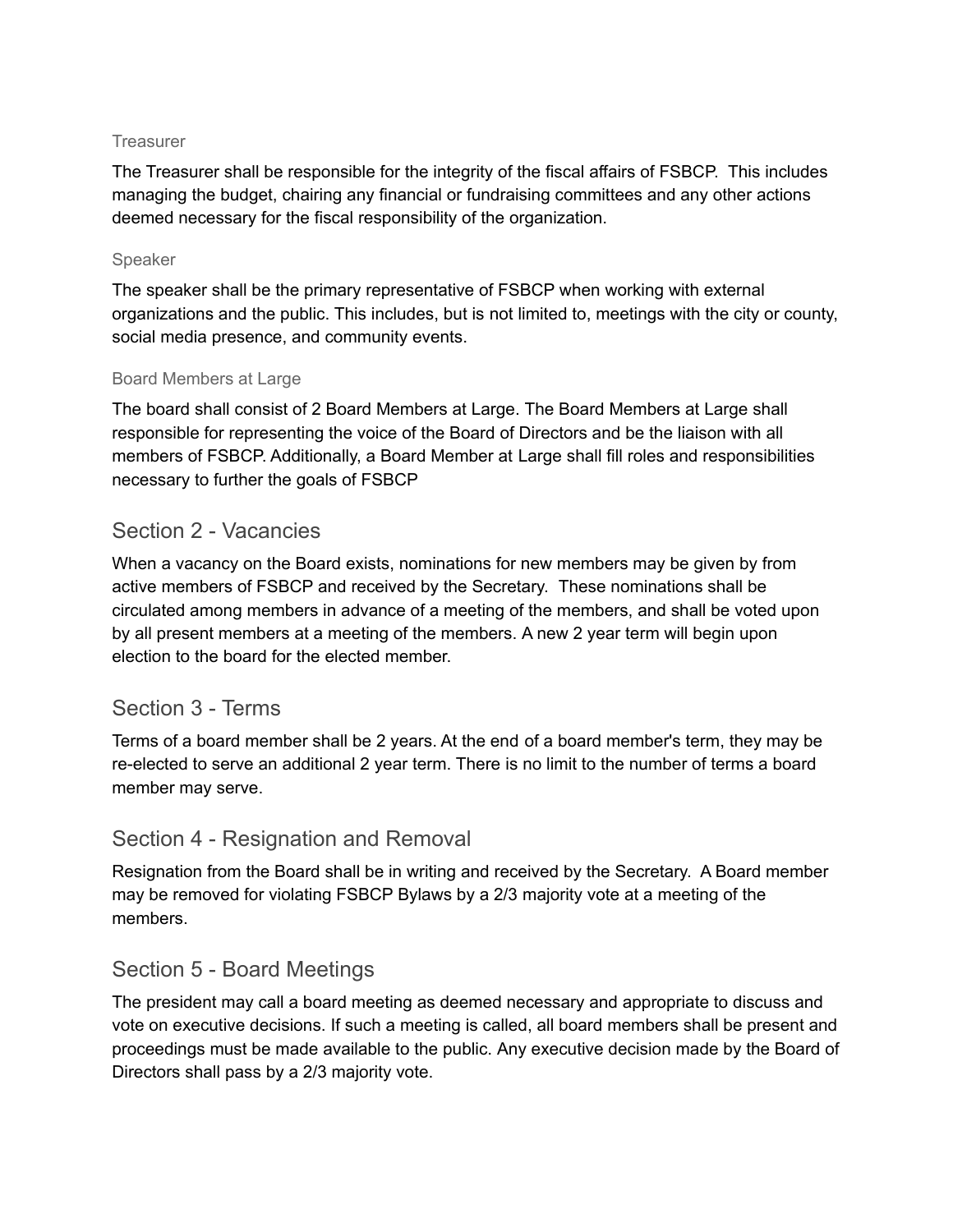### Section 6 - Internet Requirements

All Board members who currently do not have access to the Internet, including email, shall obtain such access before election to a new term on the Board of Directors. Individuals without access to the Internet, including email, shall be ineligible to be nominated for membership on the Board of Directors.

# ARTICLE IV. MEETINGS & NOTICES

## Section 1 - Scheduling of Meetings

The President shall schedule meetings of the members or board meetings as deemed appropriate by the president or by request of members or board members. Notices of scheduled meetings shall be made available a minimum of 48 hours before the scheduled meeting time via the organizational web page and electronic mail delivery to members with a registered address.

### Section 2 - Member Quorum

When a meeting of members is in session, the presence of a member quorum shall be determined by the attendance of at least 3 members that are not board members.

### Section 3 - Adjourn Meetings

A majority of Board members present, whether or not a quorum is present, may adjourn any meeting to another place and time.

## Section 4 - Meeting Minutes

All notices of meetings and meeting minutes shall be distributed to members by the Secretary via online postings, email or mail; whichever is the preference of the member.

## Section 5 - Meeting Organization

All meetings shall be conducted according to Robert's Rules of Order.

# ARTICLE V. COMMITTEES

## Section 1 - Standing Committees

FSBCP shall consist of 3 standing committees: grounds, fundraising and community outreach. Each committee shall be chaired by an active member and may consist of any number of volunteers and members.